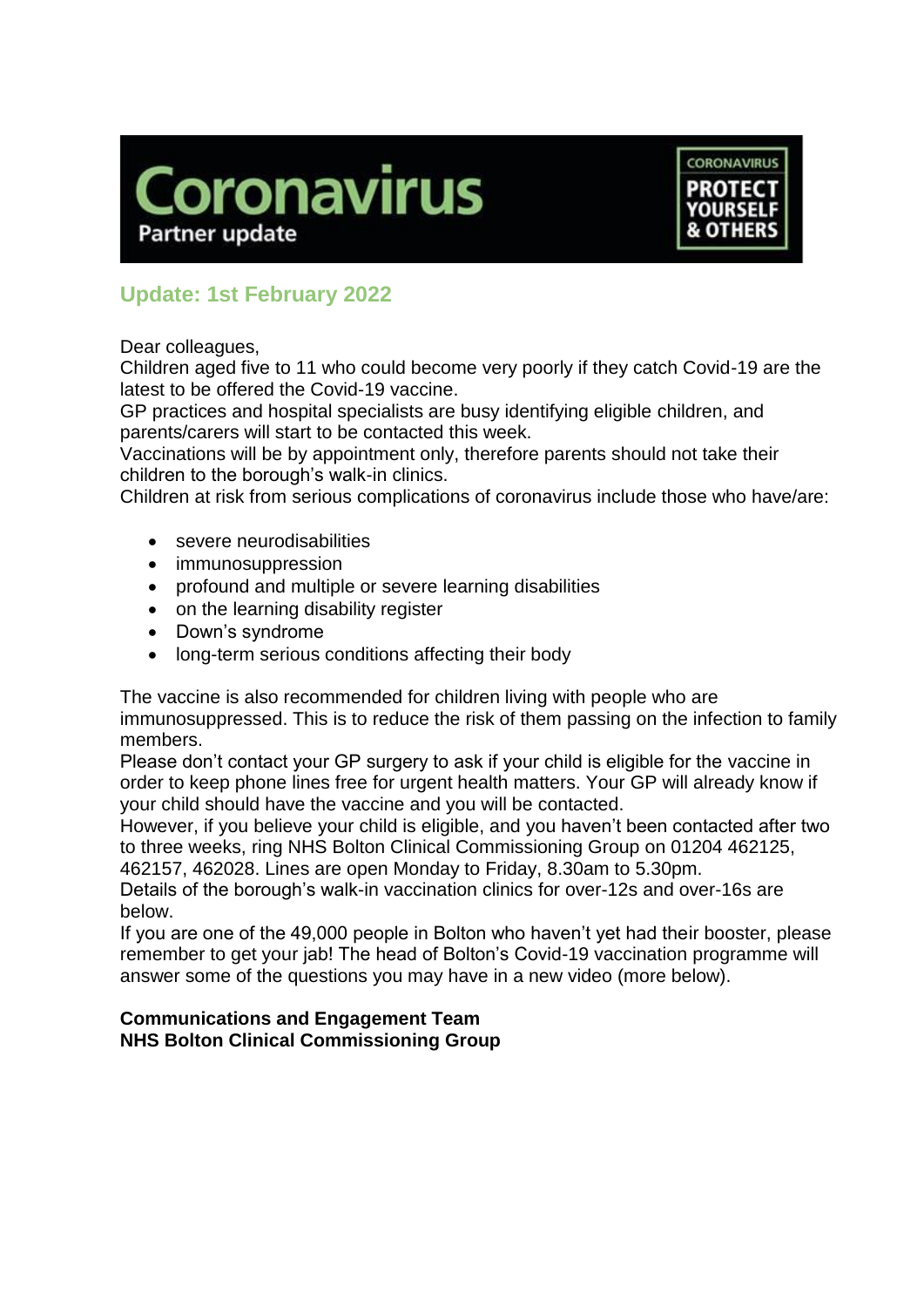# We will come through this stronger, together

Stay at home - Protect our NHS, Save lives

**NHS** 

in Bolton

# **Partner Update**

## **Walk-in Covid-19 vaccination clinics**

Details of this week's walk-in Covid-19 vaccination sites in Bolton are [in this poster,](https://www.boltonccg.nhs.uk/media/7794/vaccine_site_list_fri28-sun6_feb.pdf) on the [CCG's website](https://www.boltonccg.nhs.uk/patient-zone/coronavirus) and on the CCG's Facebook, Twitter and Instagram pages. If you've had to postpone your jab because you've recently had Covid, please remember to get it as soon as you can.

Over-18s must wait at least 28 days from a positive Covid test, or the start of symptoms, to get any dose of the vaccine.

The period is 12 weeks for under-18s. If a child is at high risk (their parents will have received a letter from the NHS), it is reduced to four weeks.

## **Vaccine video**

Dr Helen Wall, head of Bolton's

vaccination programme, will address some of the questions and comments about the Covid jab we have been hearing from local communities.

These include: I've had two doses, I'm fully vaccinated; I've had Covid, I have my own immunity now; is the vaccine safe in pregnancy?

Please look out for the video on our Facebook, Twitter and Instagram pages in the next few days and share it with your contacts.

# **Covid-19 vaccinations in schools**

Be clear on Be clear on<br>COVID

Pupils aged 12-15 are currently being offered their second dose of the Covid-19 vaccine in school.

The programme is being carried out by the Royal Bolton Hospital's school age immunisation service. First doses will also be available for children who didn't get one during the initial schools programme in October.

#### [More information is on the hospital's website.](https://www.boltonft.nhs.uk/2022/01/covid-19-vaccination-second-doses-being-delivered-to-12-to-15-year-olds-in-schools/)

Pupils who are unable to have the jab in school – perhaps because they have recently had coronavirus – can attend the walk-in vaccination clinics at Avondale Health Centre, Bolton Wanderers, Horwich RMI and Market Place Shopping Centre for their first or second dose. They must be accompanied by a parent or carer.

# **Talking about mental health**

Talking about your mental health can be difficult. Find out how to make those conversations a little easier with [Qwell's "opening up" videos.](https://bit.ly/3cIrc22)